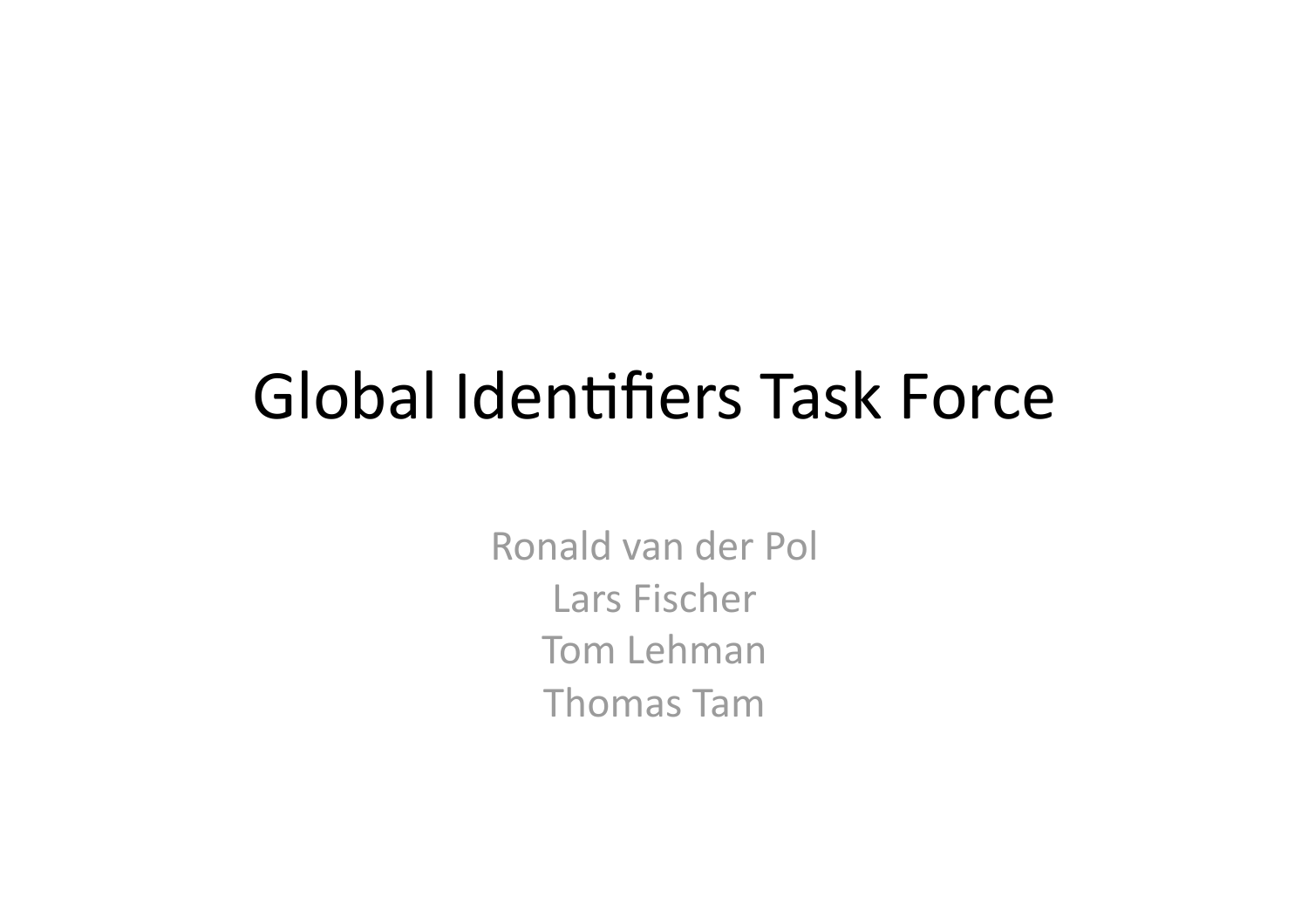# Global
ID
Format
Proposal

- < global identifier> ::= < domain part> ": "< local part>
- <domain part> ::= DNS like name identifying the *sourcing organisa+on*
- <local part> ::=
	- Only
	alpha‐numerics,
	hyphen
	(‐)
	and
	period
	(.)
	allowed
	- Underscore character () is not an allowed character
	- No
	blank
	or
	space
	characters
	are
	allowed
	- No distinction is made between upper and lower case
	- The local part should start with a letter or a number
- Total length of Global IDs at most 64 characters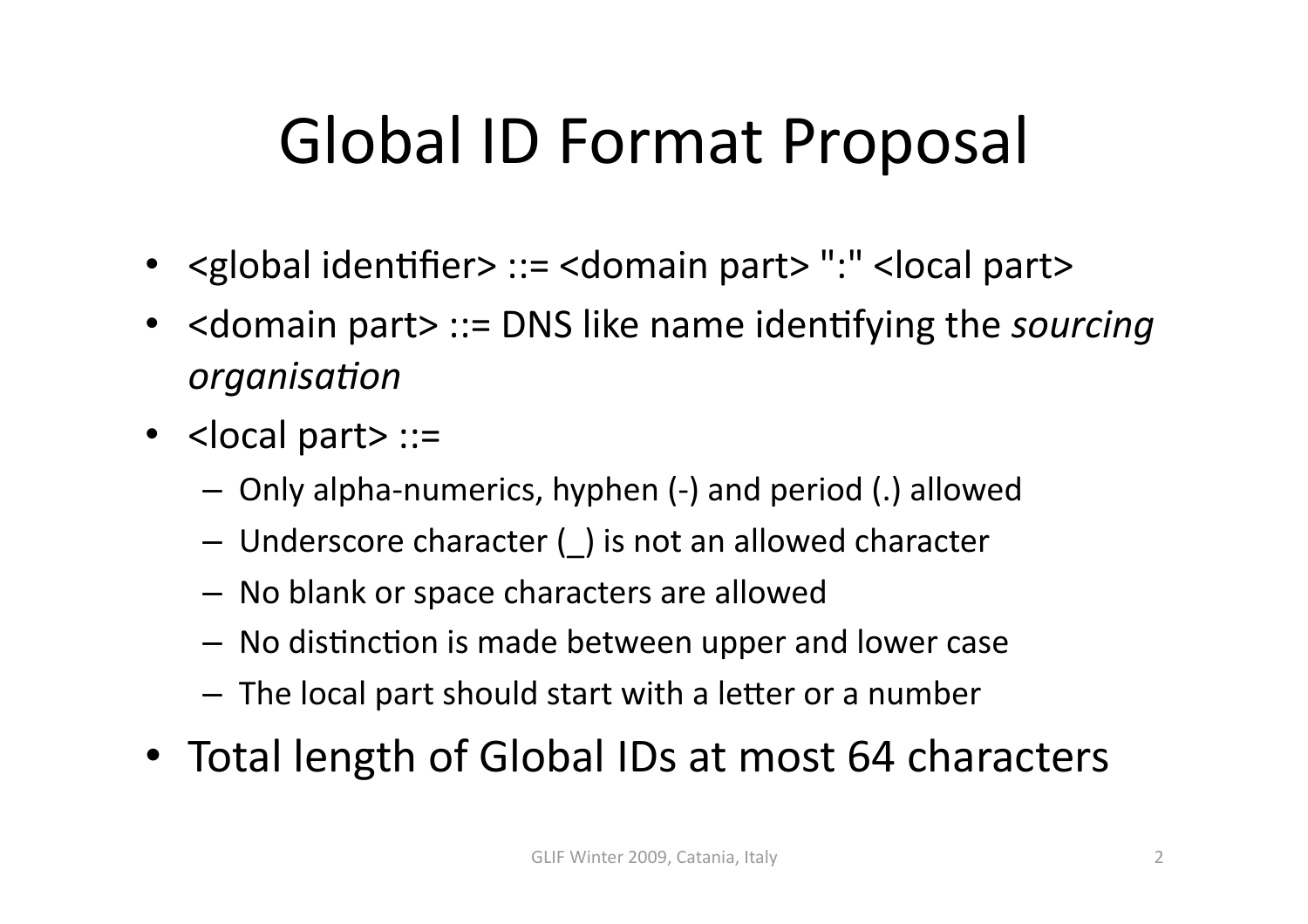# Examples of Global IDs

- NETHERLIGHT.NET:2161LE
- NeThErLiGhT.NeT:2161Le
- netherlight.net:2161le
- canarie.ca:KISTI-UNINETT-GLIF-001
- dcn.internet2.edu:6811
- es.net:4005

(first three are the same identifier)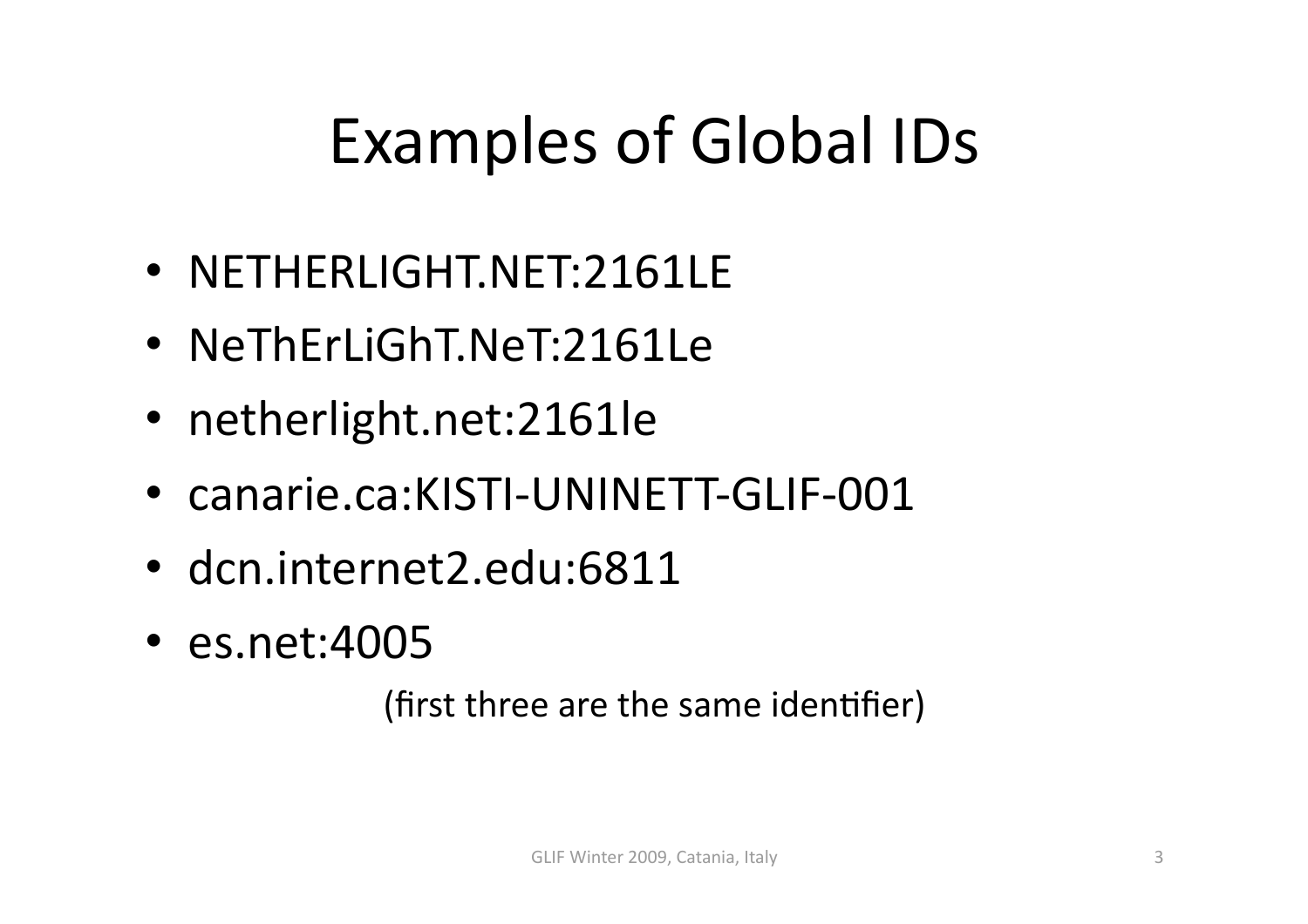### Possible
Extension
to
e.g.
URN

• The proposed format can easily be extended to
an
RFC
2141
like
URN
naming
scheme
by prefixing
it,
e.g.

urn:ogf:netherlight.net:2161le

or

urn:glif:netherlight.net:2161le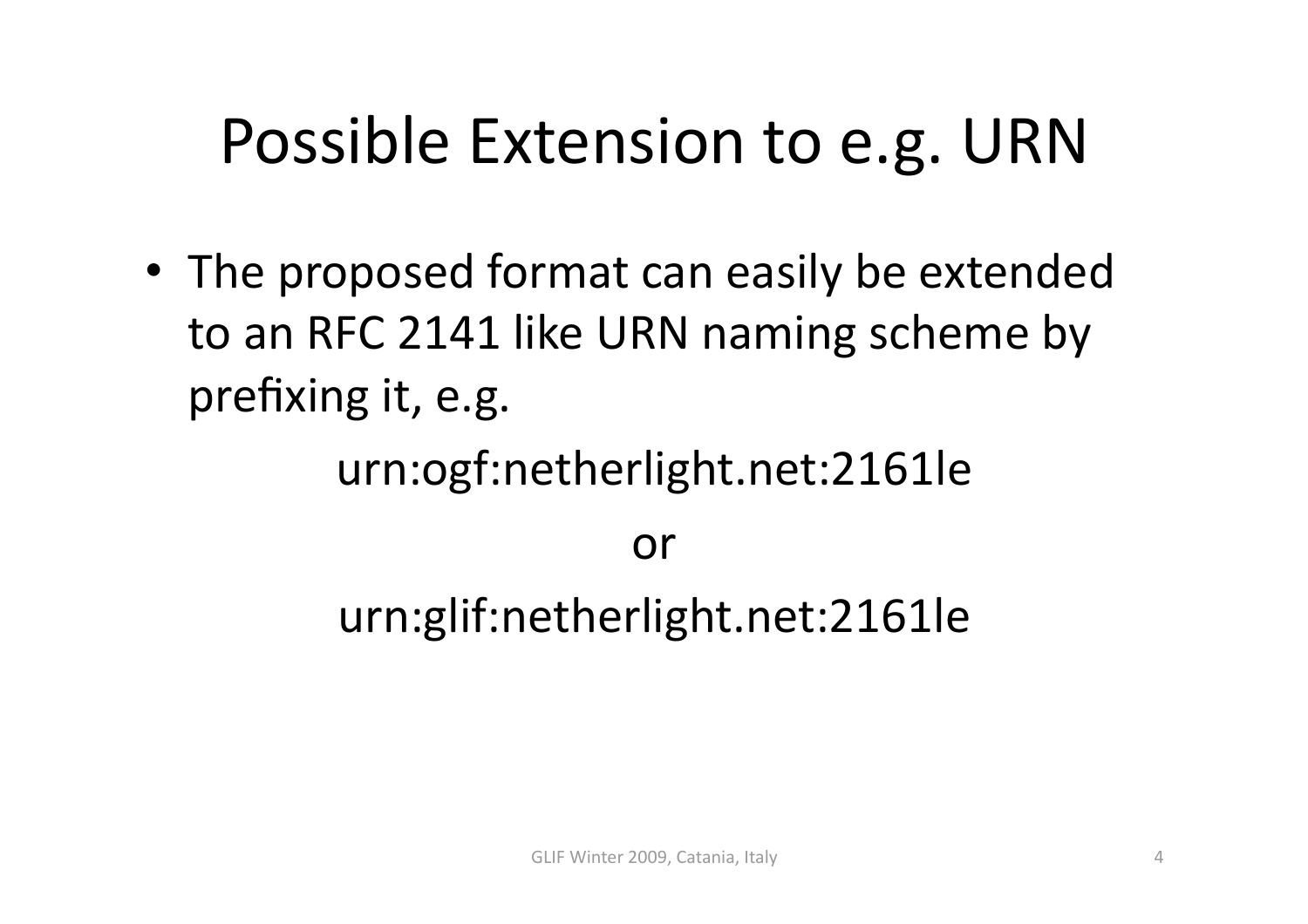# Global IDs in Daily Operations

- Global ID should be set at lightpath setup
- Sourcing Organisation picks the name
- Global IDs should be used in planned work announcements and tickets
- Global IDs should be used in correspondence about outages (e.g. tickets, email, etc.)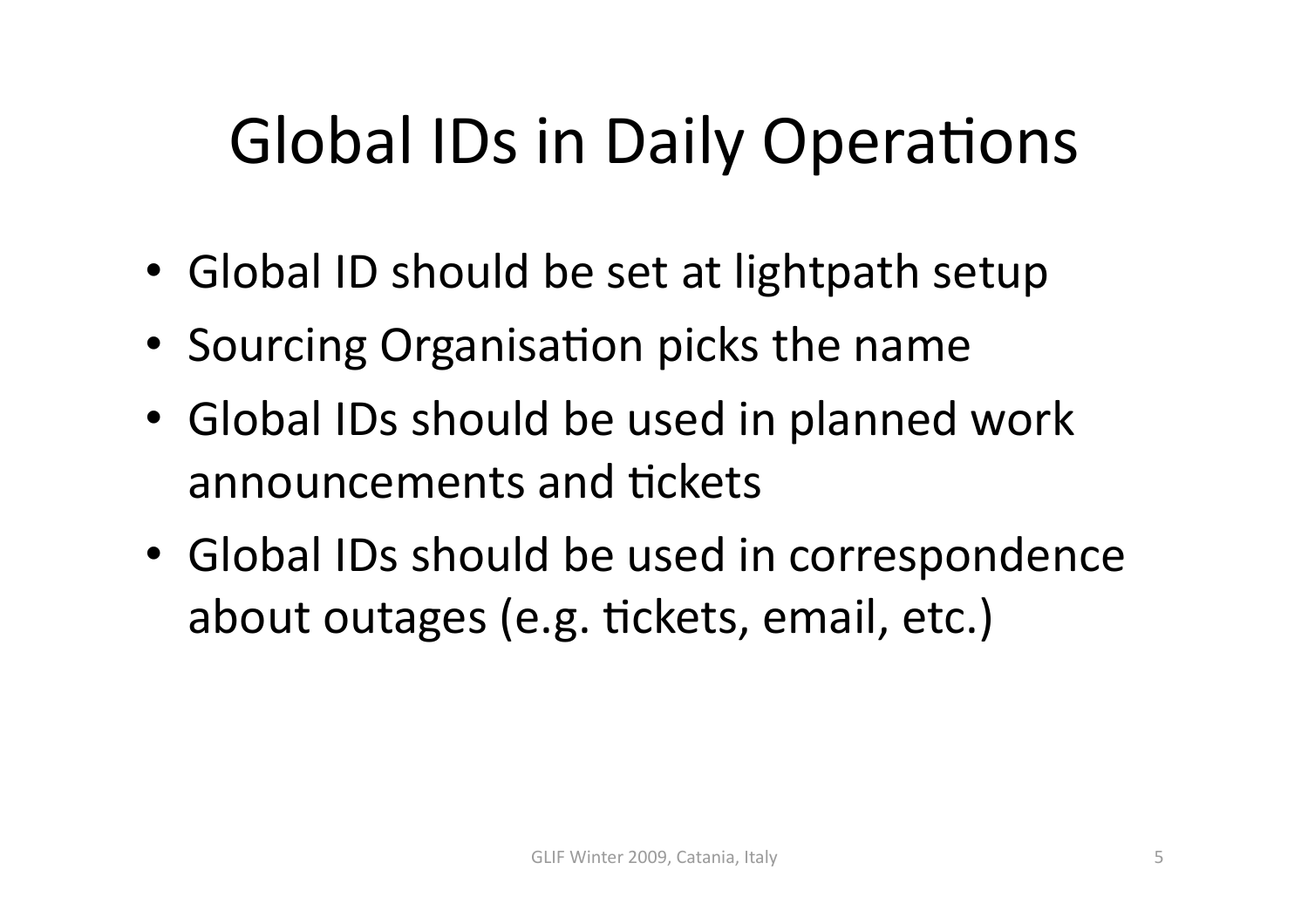### Next
Steps

- Documenting Inter-Domain Correspondence
	- Contact
	all
	domains
	or
	peers
	only?
		- Proposal: all domains involved in affected lightpath
	- Who
	contacts
	end
	users?
		- Proposal: The domain where the user connects to
	- When to send or redistribute tickets?
		- (I am not sure if we can set a global policy; some domains
		may
		be
		required
		by
		local
		policies
		to
		always send a ticket)